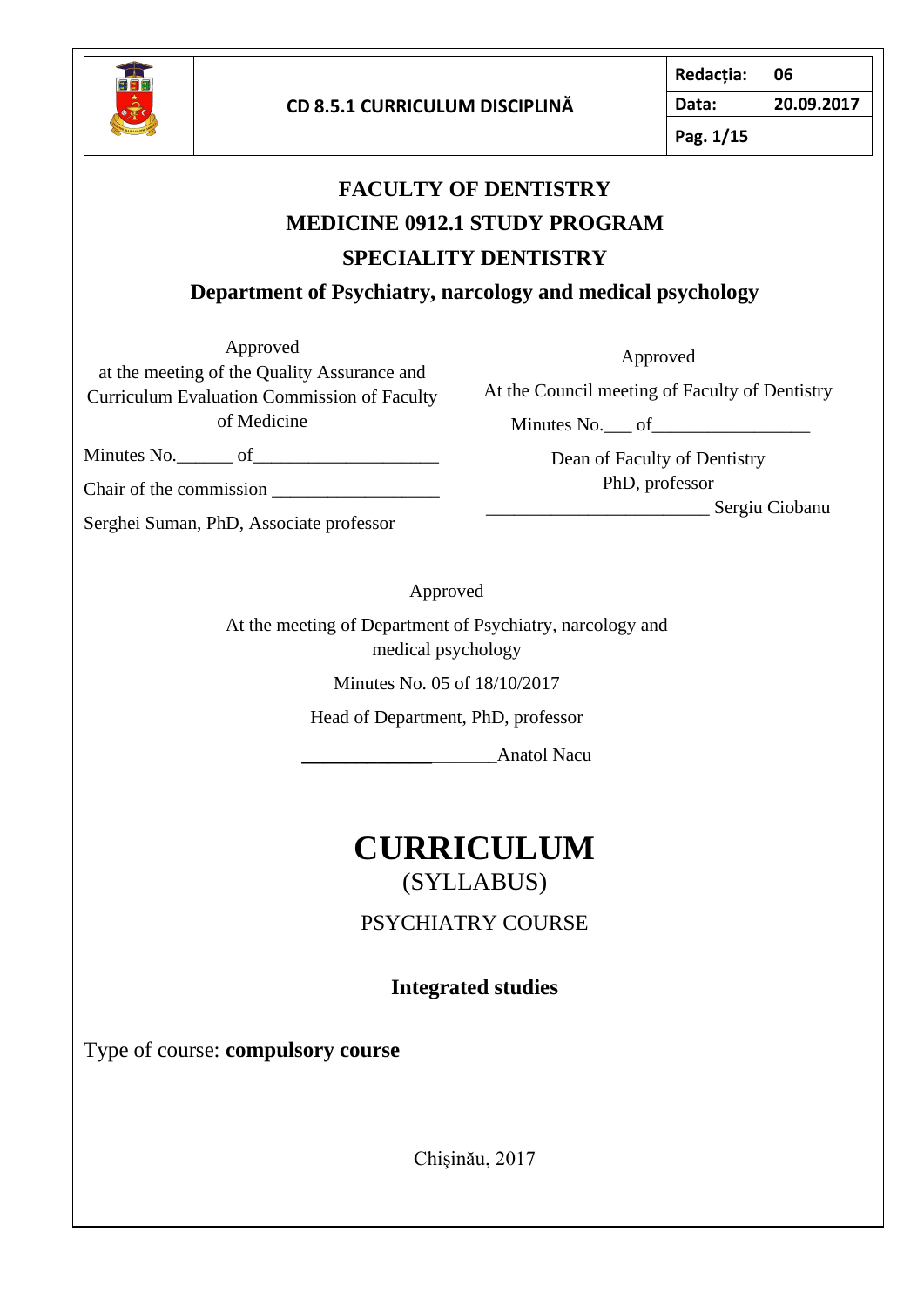

### **I. PRELIMINARIES**

#### • **General presentation of the course: the place and role of the course in the formation of the specific competences of the professional / specialty training program**

The course of psychiatry, narcology and medical psychology is an important component of clinical education. Psychiatry occupies an important place among medical disciplines, taking into account the significant morbidity of mental illnesses, their increased degree of disability. Knowledge of psychiatry is necessary for all physicians. This is determined by the frequency of the demands of patients suffering from various mental disorders, often disguised under the mask of various somatic syndromes, at various specialists. So about 80 percent of the diseases were recognized as psychosomatic. In turn, somatic disorders cause various psychiatric disorders, making a wide range of psychosomatic syndromes.

Currently psychiatry is considered one of the clinical disciplines with an impressive scientific development. Thus, new bases have been laid in the biochemistry of psychic processes. These have allowed the synthesis of new methods of treatment of psychiatric disorders. Continuous accumulation of new data about bioactive neurotransmitters and neurotransmission processes, new pre- and post-synaptic receptors, new neuropeptides and brain proteins play a major role in the individual's behavior and mental condition. Elucidating the role of disturbances in brain chemistry in the genesis of psychiatric illnesses greatly changes the conceptual content of clinical psychiatry.

Nowadays, it is imperative to know deeply the mechanisms of installing the particularities of the clinical picture, the evolution, prevention and treatment of psychiatric disorders. Only sufficient training in psychiatry will allow future physicians to properly assess the various mental disorders. It is intended not only to establish early diagnosis, prevent the onset of the disease and possible complications, but also to assess the basic mechanisms in the pathogenesis of mental disorders. The psychiatric study program provides the necessary knowledge for acquiring the psychiatric assessment methodology, conducting the psychological assessment of the patients, diagnosing the diseases and providing medical assistance.

#### • **The mission of the curriculum (purpose) in professional training**

The curriculum has as a major objective the study of etiology, pathogenetic mechanisms, diagnostic criteria, psychopathological manifestations, evolutionary peculiarities, modern methods of investigation, principles of pharmaco- and psychotherapy of patients with mental and behavioral disorders.

- **Language training:** Romanian, Russian, English
- **Beneficiaries:** the IV-th year students, Faculty of Dentistry, the specialty Dentistry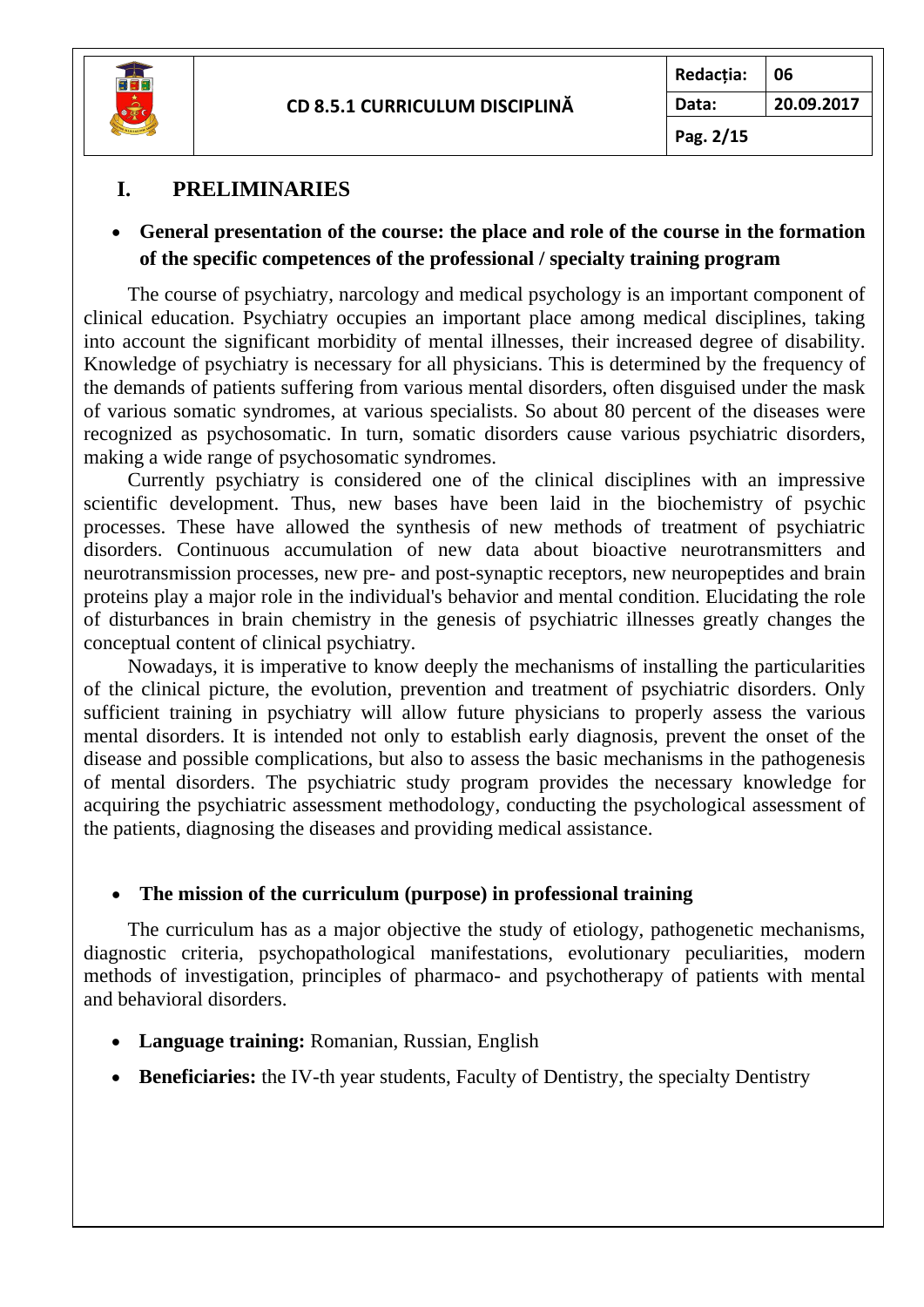

**Redacția: 06 Data: 20.09.2017 Pag. 3/15**

# **II. MANAGEMENT OF THE COURSE**

| Code of the course                |    | S.08.O.096                     |      |
|-----------------------------------|----|--------------------------------|------|
| Name of the course                |    | <b>Psychiatry</b>              |      |
| Responsible (s) for the course    |    | PhD, professor Anatol Nacu     |      |
| Year                              | IV | Semester (s)                   | VIII |
| Total number of hours, including: |    | 30                             |      |
| Lectures                          | 8  | Practical / laboratory lessons | 14   |
| <b>Seminars</b>                   | 6  | Individual activity            |      |
| Method of assessment              | CD | Number of credits              |      |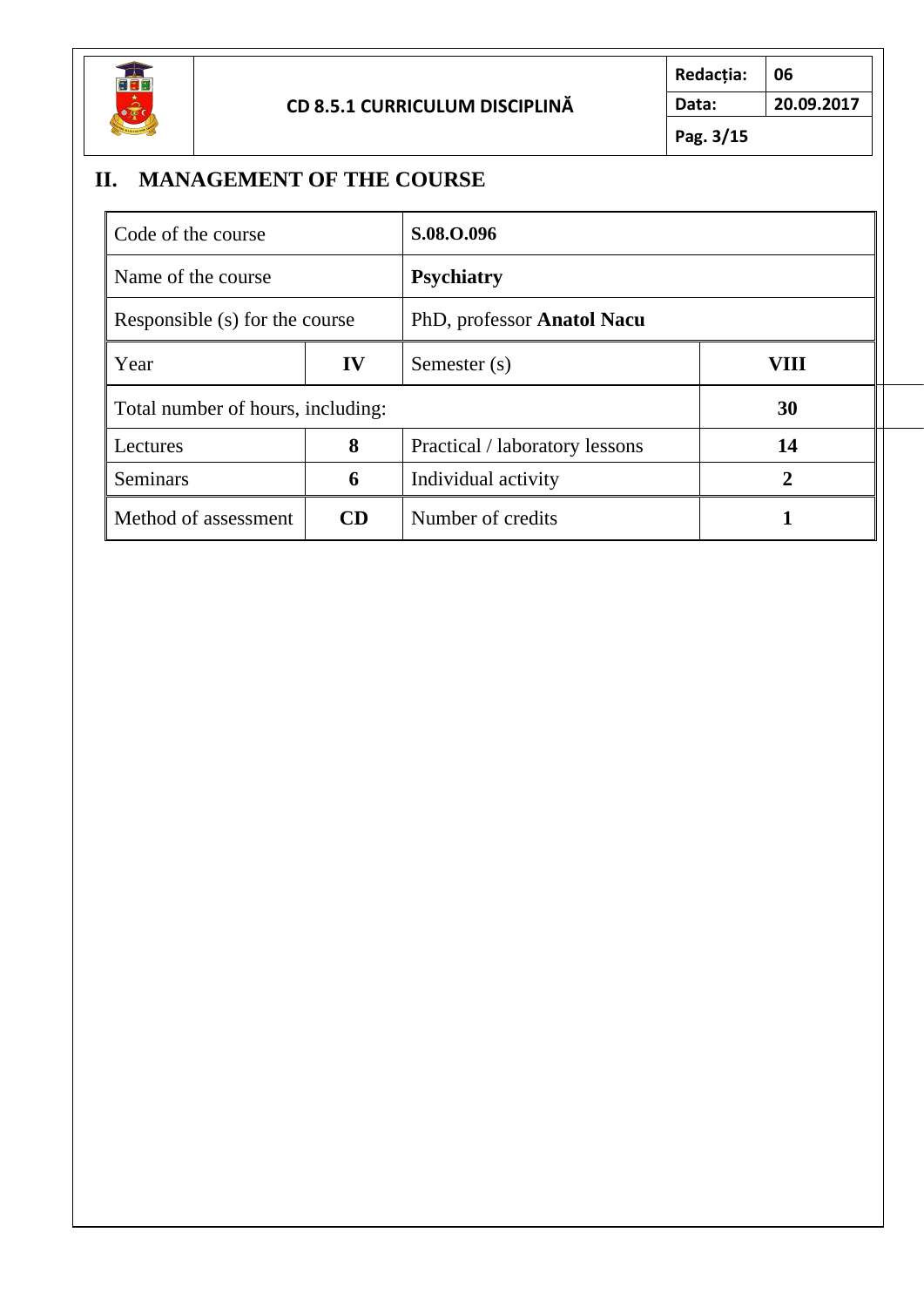

**Pag. 4/15**

### **III. TRAINING OBJECTIVES IN TEACHING THE COURSE**

#### ✓ *At the level of knowledge and understanding:*

- to know the theoretical basis of the discipline and its place in general medicine;
- to know the organization of the system of Mental Health in Republic of Moldova and at international level;
- to know the definition, epidemiology, the contemporary aspects of etiology and pathogenesis of psychiatric disorders;
- to know the clinical picture, modern classification, particularities of clinical assessment;
- to know the early diagnostics, the premorbid conditions, the spinalization and diagnostic criterias, the formulation of a diagnose, differential diagnose;
- to know the evolution, complications, prognostic of mental disorders;
- to know the contemporary methods of investigation (laboratory and instrumental findings);
- to know treatment methods general principles, indications and contraindications, complications of the treatment.

#### ✓ *At the level of application:*

- to set the mental status of the patient by applying the contemporary psychiatric methods of evaluation;
- to find and assess main psychiatric emergencies;
- to initiate the treatment in case of the patient with mental and behavioral disorder.

#### ✓ *At the level of integration:*

- to integrate knowledge in the assessment of the patient's mental status;
- assessing the psychological condition in establishing the somatic diagnoses:
- to integrate the principles of the mental health services in collaboration with other medical professionals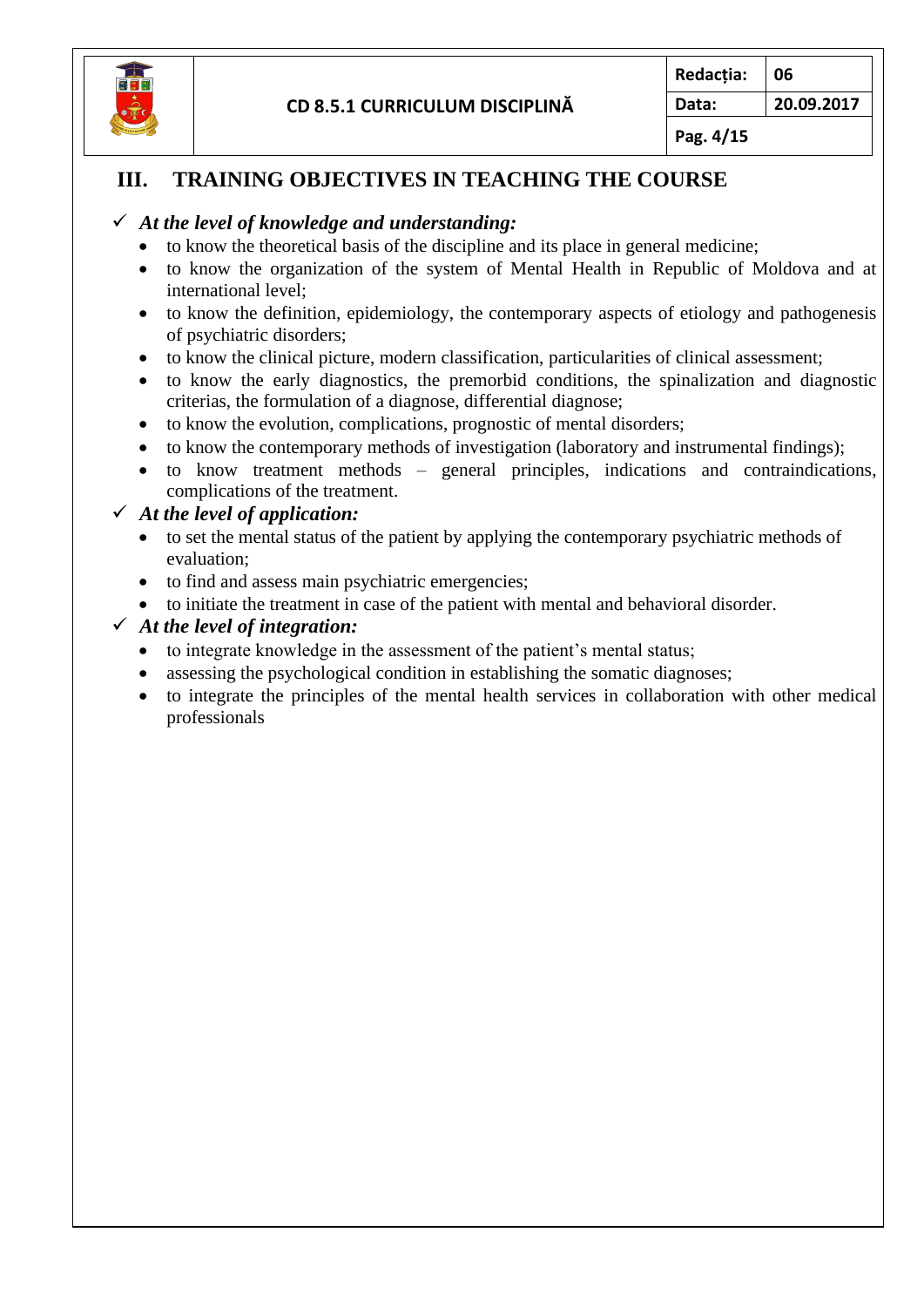

**Pag. 5/15**

### **IV. PROVISIONAL TERMS AND CONDITIONS:**

The student of the IV-th year requires the following:

- Knowing the language of training;
- Confirmed competences in preclinical and clinical sciences (pathophysiology, clinical pharmacology, clinical biochemistry, internal diseases, neurology);
- digital competences (use of the Internet, document processing, electronic tables and presentations);
- ability to communicate and team work;
- qualities comprehension, tolerance, compassion, autonomy.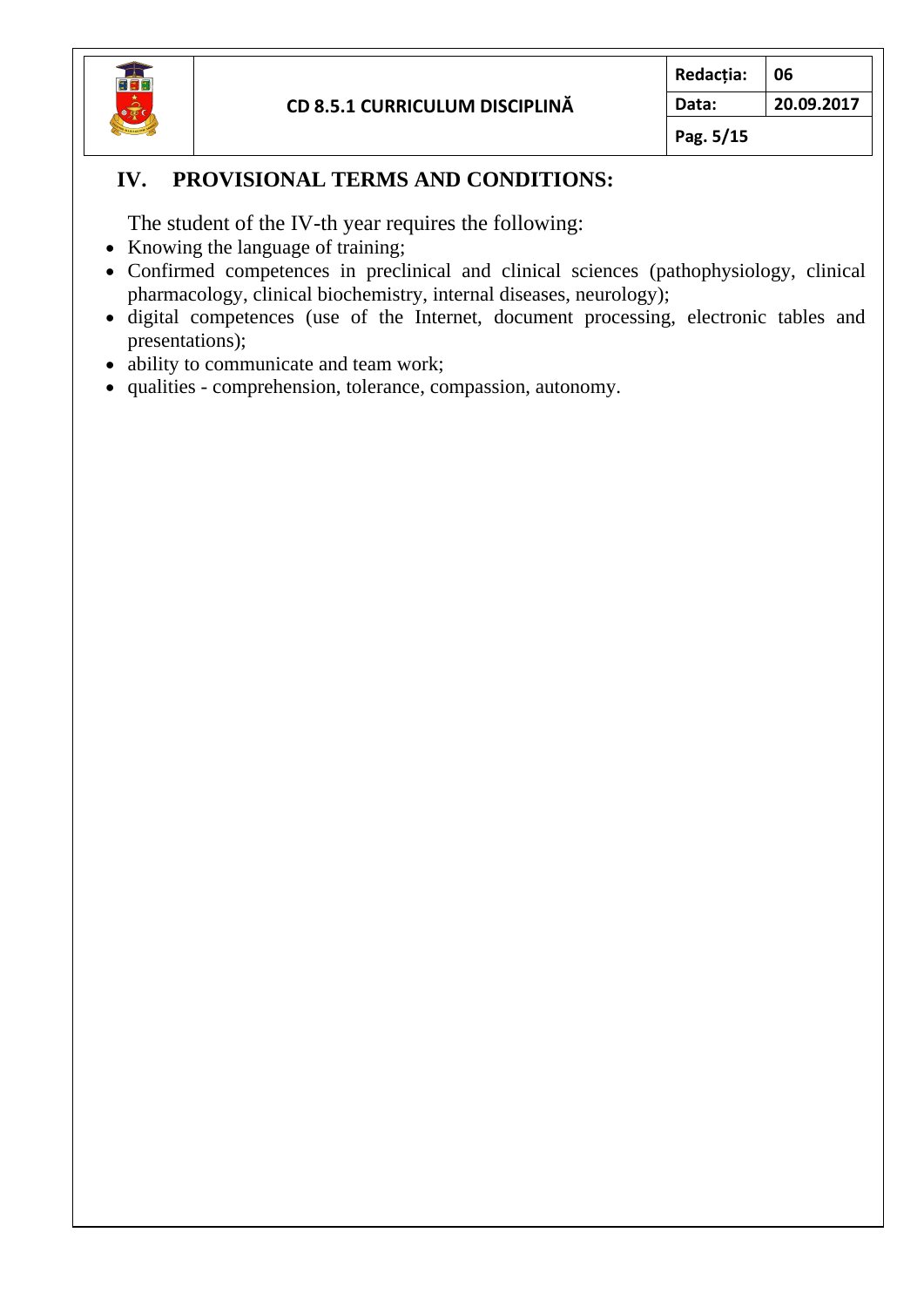

**Redacția: 06**

**Data: 20.09.2017**

**Pag. 6/15**

## **V. THE TOPICS AND APPROXIMATE DISTRIBUTION OF HOURS**

### *Lectures, seminars, practical and laboratory lessons, and individual activity*

|              |                                                                                                                                                                                                                                                                                                                                                                                                                                                                                                                                                                                                                                                                                                                                               | Hours |      |                        |
|--------------|-----------------------------------------------------------------------------------------------------------------------------------------------------------------------------------------------------------------------------------------------------------------------------------------------------------------------------------------------------------------------------------------------------------------------------------------------------------------------------------------------------------------------------------------------------------------------------------------------------------------------------------------------------------------------------------------------------------------------------------------------|-------|------|------------------------|
| No.          | <b>TOPIC</b>                                                                                                                                                                                                                                                                                                                                                                                                                                                                                                                                                                                                                                                                                                                                  |       | PL/S | Individual<br>activity |
| 1.           | Psychiatry - goal, objectives, historical context. Classification of 2<br>mental and behavioral disorders according to ICD-10 and DSM-5.<br>General psychopathology. Main psychopathologic syndromes.<br>Treatment methods in mental health, side effects of medication.<br>Clinical scales in psychiatry. Psychiatric emergencies. Organic mental<br>disorders. Dementias. Korsakov's organic amnesic syndrome. Organic<br>delirium. Organic hallucinosis. Organic catatonic disorder. Organic<br>affective disorders. Organic emotionally labile (asthenic) disorder.<br>Organic personality disorder. Postconcussional organic cerebral<br>syndrome. Postconcussional epilepsy.<br>General problems<br>of<br>gerontopsychiatry.            |       | 4/1  |                        |
| 2.           | Mental and behavioral disorders due to usage of alcohol, opioids, 2<br>cannabinoids, cathinones, sedatives, hypnotics, cocaine, caffeine,<br>hallucinogens, tobacco, volatile solvents and psychoactive substances.<br>Schizophrenia, schizotypal and delusional disorders. Mood disorders.<br>Depression, Mania, Major depressive disorder. Dysthymia. Bipolar<br>disorder (type I, type II, Cyclothymia).                                                                                                                                                                                                                                                                                                                                   |       | 3/2  |                        |
| 3.           | Neurotic and stress-related disorders. Phobic anxiety disorders. Panic 2<br>disorder. Generalized anxiety disorder. Obsessive-compulsive disorder.<br>Reaction to severe stress, and adjustment disorders. Acute stress<br>reaction. Post-traumatic stress disorder.<br>Adjustment<br>disorders.<br>and conversion disorders.<br>Somatoform<br>Dissociative<br>disorders<br>(somatization disorder, undifferentiated somatoform disorder, pain<br>disorders related to psychological factors, hypochondriasis, body<br>dysmorphic disorder). Disorders of adult personality and behavior.<br>Habit and impulse disorders. Eating disorders. Nonorganic sleep<br>disorders. Mental and behavioral disorders associated with the<br>puerperium. |       | 4/1  | $\mathbf{1}$           |
| 4.           | Pervasive developmental disorders - Childhood autism, Rett syndrome, 2<br>Asperger syndrome. Behavioral and emotional disorders with onset<br>usually occurring in childhood and adolescence - Hyperkinetic<br>disorders, Conduct disorders. Emotional disorders with onset specific<br>to childhood - Separation anxiety disorder of childhood. Disorders of<br>social functioning with onset specific to childhood and adolescence -<br>Elective mutism. Tic disorders. Nonorganic enuresis., Nonorganic<br>encopresis, Pica of infancy and childhood, Stuttering [stammering],<br>Transient dissociative [conversion] disorders occurring in childhood<br>and adolescence.                                                                 |       | 3/2  | $\mathbf 1$            |
|              |                                                                                                                                                                                                                                                                                                                                                                                                                                                                                                                                                                                                                                                                                                                                               | 8     | 14/6 | $\overline{2}$         |
| <b>Total</b> |                                                                                                                                                                                                                                                                                                                                                                                                                                                                                                                                                                                                                                                                                                                                               |       | 30   |                        |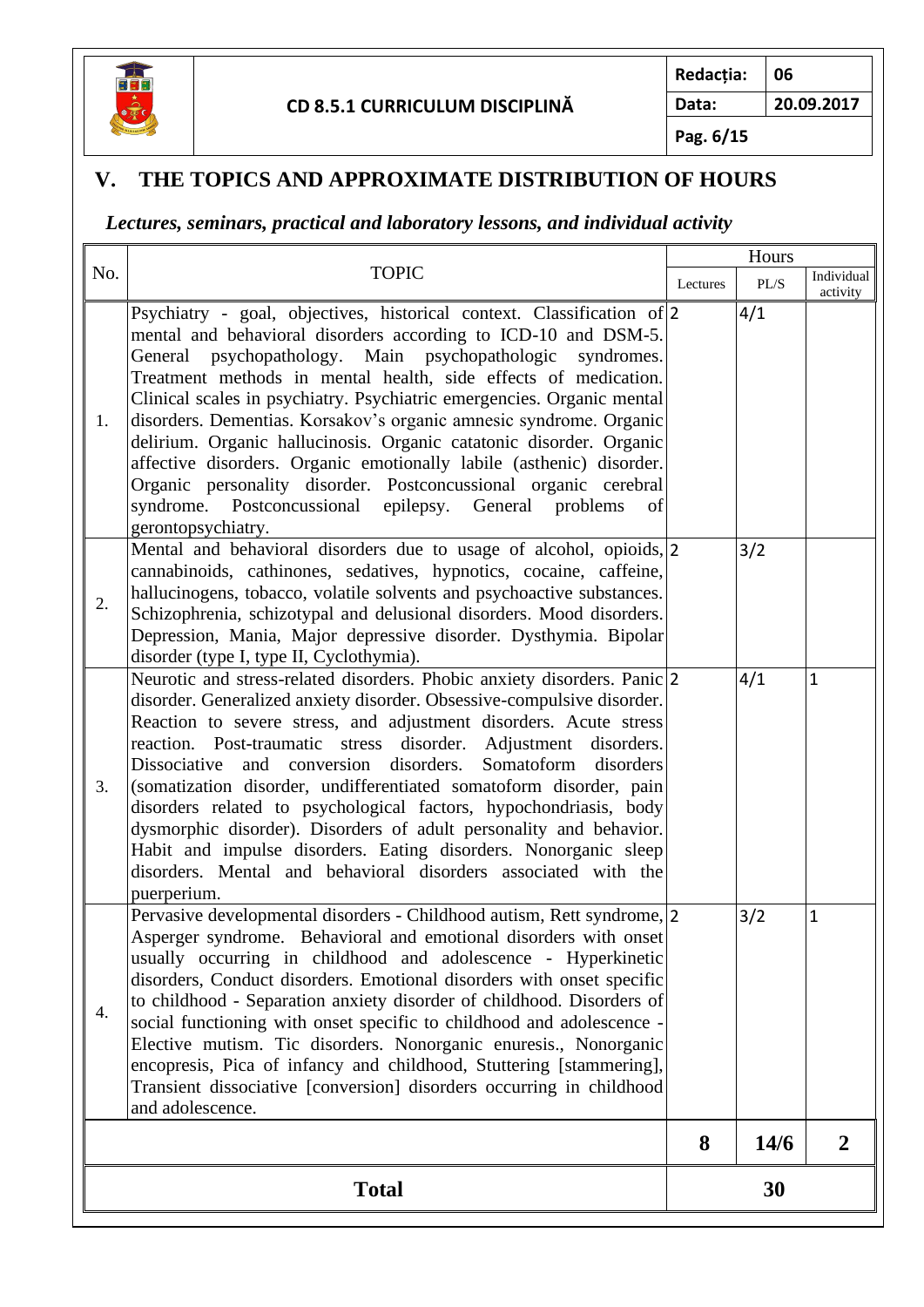

# **CD 8.5.1 CURRICULUM DISCIPLINĂ**

**Redacția: 06 Data: 20.09.2017**

**Pag. 7/15**

| REFERENCE OBJECTIVES AND CONTENTS UNITS                                                                                                                                                                                                                                                                                                                                                                                                                                                                                                                                                                                                                                  |                                                                                                                                                                                                                                                                                                                                                                                                                                                                                                                                                                                                                                                                                                                                                                                                                                                                                                                                                                                                                                                                                                                                          |  |  |
|--------------------------------------------------------------------------------------------------------------------------------------------------------------------------------------------------------------------------------------------------------------------------------------------------------------------------------------------------------------------------------------------------------------------------------------------------------------------------------------------------------------------------------------------------------------------------------------------------------------------------------------------------------------------------|------------------------------------------------------------------------------------------------------------------------------------------------------------------------------------------------------------------------------------------------------------------------------------------------------------------------------------------------------------------------------------------------------------------------------------------------------------------------------------------------------------------------------------------------------------------------------------------------------------------------------------------------------------------------------------------------------------------------------------------------------------------------------------------------------------------------------------------------------------------------------------------------------------------------------------------------------------------------------------------------------------------------------------------------------------------------------------------------------------------------------------------|--|--|
| <b>Objectives</b>                                                                                                                                                                                                                                                                                                                                                                                                                                                                                                                                                                                                                                                        | <b>Content units</b>                                                                                                                                                                                                                                                                                                                                                                                                                                                                                                                                                                                                                                                                                                                                                                                                                                                                                                                                                                                                                                                                                                                     |  |  |
| <b>Chapter 1. General psychopathology.</b>                                                                                                                                                                                                                                                                                                                                                                                                                                                                                                                                                                                                                               |                                                                                                                                                                                                                                                                                                                                                                                                                                                                                                                                                                                                                                                                                                                                                                                                                                                                                                                                                                                                                                                                                                                                          |  |  |
| To define Psychiatry<br>To know the way and the<br>particularities of organization<br>of psychiatric services<br>To know the classification of<br>mental and behavioral<br>disorders by ICD-10 and<br>DSM-5<br>To know the general<br>psychopathology<br>To know the main<br>psychopathologic syndromes<br>To know the clinical scales<br>of assessment in psychiatry<br>To show the treatment<br>principles in psychiatry,<br>including in emergencies,<br>adverse effects of medication<br>To apply the gained<br>knowledge for optimizing the<br>therapeutic process<br>To integrate the clinical<br>scales of assessment and to<br>apply them in medical<br>practice | Psychiatry - development, main objectives, contemporary and<br>perspective relationships, the relationship of medical psychology<br>with other discipline.<br>Classification of mental and behavioral disorders according to ICD-<br>10 and DSM-5. General psychopathology - perception, memory and<br>intellect disorders, thought, mood (affective), psychomotor and<br>volition disorders. The semiology of conscious disorders.<br>Main psychopathologic syndromes: asthenic, obsessive-phobic,<br>paranoid, paranoia, paraphrenia, apatho-abulic, Kandinski-<br>Clerambault syndrome, Korsakov syndrome<br>Clinical assessment scales in psychiatry<br>Clinical scales of assessment in psychiatry. The suicidal, violence<br>concept and other emergencies in psychiatry.<br>The treatment principles in psychiatry, adverse effects of<br>medication.<br>The clinical scales for assessment in psychiatry. Emergencies in<br>psychiatry.                                                                                                                                                                                          |  |  |
| Chapter 2. Adult's psychopathology.                                                                                                                                                                                                                                                                                                                                                                                                                                                                                                                                                                                                                                      |                                                                                                                                                                                                                                                                                                                                                                                                                                                                                                                                                                                                                                                                                                                                                                                                                                                                                                                                                                                                                                                                                                                                          |  |  |
| schizophrenia,<br>addiction,<br>bipolar disorder, dysthymia,<br>cyclothymia,<br>neurotic<br>disorders,<br>acute<br>$\rm stress$<br>reactions,<br>post-traumatic<br>stress disorder, somatoform<br>disorders, disorders of adult<br>personality and behavior.<br>know the<br>actuality,<br>To<br>$\bullet$<br>epidemiology of<br>organic<br>mental disorders, mental and<br>behavioral disorders due to<br>psychoactive substance use,<br>disorders,<br>affective<br>stress<br>related,<br>endogenous<br>psychosis,<br>dissociative                                                                                                                                       | · To define dementia, alcohol   Dementia in Alzheimer disease. Vascular dementia. Dementia in<br>Pick's, Creutzfeldt-Jakob's, Huntington, Parkinson<br>disease,<br>dementia in HIV-AIDS. Actuality, epidemiology, clinical picture,<br>evolution and treatment.<br>Korsakov's organic amnesic syndrome. Organic delirium. Organic<br>hallucinosis. Organic catatonic disorder. Organic affective disorders.<br>Organic emotionally labile (asthenic) disorder. Organic personality<br>Postconcussional<br>organic<br>cerebral<br>disorder.<br>syndrome.<br>Postconcussional epilepsy. Actuality, epidemiology, clinical picture,<br>evolution and treatment.<br>Acute and chronic alcoholic psychosis (delirium tremens, alcoholic<br>hallucinosis, alcoholic paranoid, Korsakov syndrome).<br>Alcoholic dementia. Actuality, epidemiology, clinical picture,<br>evolution, the main principles of alcoholism treatment.<br>Opioids, cannabinoids, sedatives, hypnotics, cocaine, caffeine,<br>hallucinogens, tobacco, volatile solvents and other psychoactive<br>substances. Actuality, epidemiology, clinical picture, evolution, the |  |  |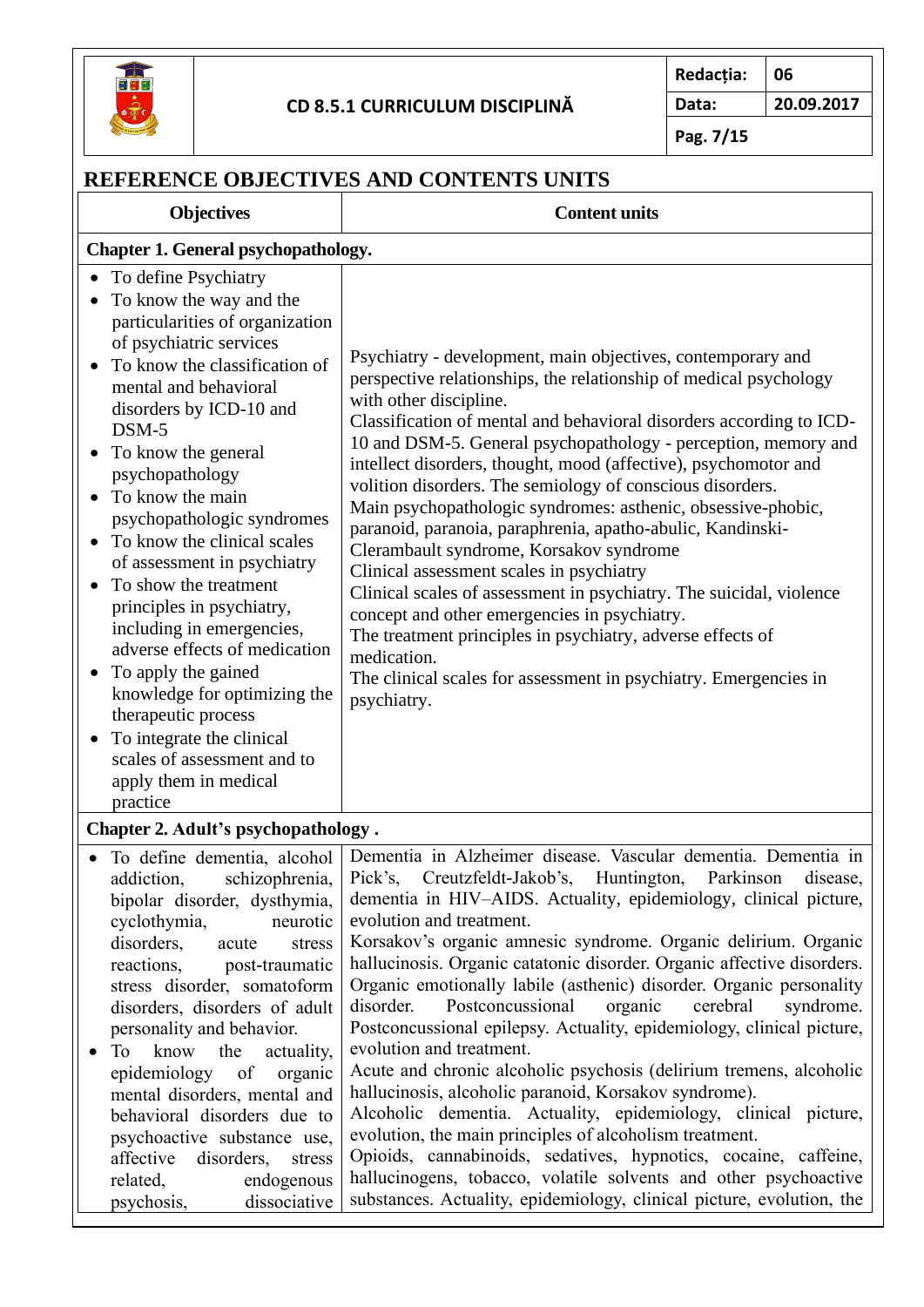

disorders with onset specific to childhood, disorders of social functioning with onset specific to childhood and

• Demonstrate the role of predisposing, precipitating and contributing factors in the development and

adolescence.

#### **CD 8.5.1 CURRICULUM DISCIPLINĂ**

**Redacția: 06 Data: 20.09.2017**

**Pag. 8/15**

| <b>Objectives</b>                                                                                                                                                                                                                                                                                                                                                                                                                                                                                                                                                                                                                                                                                                                                                                                               | <b>Content units</b>                                                                                                                                                                                                                                                                                                                                                                                                                                                                                                                                                                                                                                                                                                                                                                                                                                                                                                                                                                                                                                                                                                                                                                                                                                                                                                                                                                                                                                                                                                                                                                                                                                                                                  |  |  |
|-----------------------------------------------------------------------------------------------------------------------------------------------------------------------------------------------------------------------------------------------------------------------------------------------------------------------------------------------------------------------------------------------------------------------------------------------------------------------------------------------------------------------------------------------------------------------------------------------------------------------------------------------------------------------------------------------------------------------------------------------------------------------------------------------------------------|-------------------------------------------------------------------------------------------------------------------------------------------------------------------------------------------------------------------------------------------------------------------------------------------------------------------------------------------------------------------------------------------------------------------------------------------------------------------------------------------------------------------------------------------------------------------------------------------------------------------------------------------------------------------------------------------------------------------------------------------------------------------------------------------------------------------------------------------------------------------------------------------------------------------------------------------------------------------------------------------------------------------------------------------------------------------------------------------------------------------------------------------------------------------------------------------------------------------------------------------------------------------------------------------------------------------------------------------------------------------------------------------------------------------------------------------------------------------------------------------------------------------------------------------------------------------------------------------------------------------------------------------------------------------------------------------------------|--|--|
| (conversion)<br>disorders.<br>somatoform disorders, adult<br>and behavior<br>personality<br>disorders, impulse control<br>disorders, eating disorders.<br>sleep disorders.<br>show<br>the<br>To<br>role<br>of<br>precipitating<br>predisposing,<br>and contributing factors in<br>development<br>the<br>and<br>maintenance of diseases.<br>To understand the relevant<br>psychopathologic<br>particularities of endogenous<br>exogenous<br>and<br>mental<br>disorders in adults.<br>To demonstrate the capacity<br>to analyze the types of onset<br>development<br>and<br>particularities.<br>gained<br>To<br>apply<br>the<br>$\bullet$<br>knowledge to optimize the<br>therapeutic process.<br>To integrate the knowledge<br>psychotherapeutic<br>about<br>optimal<br>methods<br>in<br>therapeutic management. | main treatment principles, prophylaxis and treatment.<br>Schizophrenia, schizotypal and delusional disorders Actuality,<br>epidemiology, clinical picture, evolution and treatment.<br>Mood disorders. Depression, Mania, Major depressive disorder,<br>Dysthymia. Bipolar disorder (type I, type II, Cyclothymia).<br>Actuality, epidemiology, clinical picture, evolution and treatment.<br>Neurotic and stress-related disorders. Phobic anxiety disorders.<br>Panic disorder. Generalized anxiety disorder. Obsessive-compulsive<br>disorder. Reaction to severe stress, and adjustment disorders. Acute<br>stress reaction. Post-traumatic stress disorder. Adjustment disorders.<br>Actuality, epidemiology, clinical picture, evolution and treatment.<br>Dissociative and conversion disorders. Dissociative amnesia.<br>Dissociative fugue. Dissociative stupor. Trance and possession<br>disorders. Conversion disorder with motor symptom or deficit.<br>Conversion disorder with seizures or convulsions. Conversion<br>disorder with sensory symptom or deficit. Actuality, epidemiology,<br>clinical picture, evolution and treatment.<br>Somatoform disorders (somatization disorder, undifferentiated<br>somatoform disorder, pain disorders related to psychological factors,<br>body dysmorphic<br>hypochondriasis,<br>disorder).<br>Actuality,<br>epidemiology, clinical picture, evolution and treatment.<br>Disorders of adult personality and behavior. Habit and impulse<br>disorders. Eating disorders. Nonorganic sleep disorders. Mental and<br>behavioral disorders associated with the puerperium. Actuality,<br>epidemiology, clinical picture, evolution and treatment. |  |  |
| Chapter 3. Child and adolescent's psychopathology                                                                                                                                                                                                                                                                                                                                                                                                                                                                                                                                                                                                                                                                                                                                                               |                                                                                                                                                                                                                                                                                                                                                                                                                                                                                                                                                                                                                                                                                                                                                                                                                                                                                                                                                                                                                                                                                                                                                                                                                                                                                                                                                                                                                                                                                                                                                                                                                                                                                                       |  |  |
| To define childhood autism.<br>know<br>the<br>actuality,<br>To<br>epidemiology of pervasive<br>developmental<br>disorders,<br>behavioral<br>and<br>emotional<br>disorders with onset usually<br>occurring in childhood and<br>adolescence,<br>emotional                                                                                                                                                                                                                                                                                                                                                                                                                                                                                                                                                         | Childhood autism, Rett syndrome, Asperger syndrome. Actuality,<br>epidemiology, clinical picture, evolution and treatment.<br>Hyperkinetic disorders, Conduct disorders. Actuality, epidemiology,<br>clinical picture, evolution and treatment.<br>Separation anxiety disorder of childhood. Actuality, epidemiology,<br>clinical picture, evolution and treatment.<br>Elective mutism. Actuality, epidemiology, clinical picture, evolution<br>and treatment.                                                                                                                                                                                                                                                                                                                                                                                                                                                                                                                                                                                                                                                                                                                                                                                                                                                                                                                                                                                                                                                                                                                                                                                                                                        |  |  |

and treatment.

and treatment.

clinical picture, evolution and treatment.

Tic disorders. Actuality, epidemiology, clinical picture, evolution

Nonorganic enuresis. Nonorganic encopresis, Pica of infancy and childhood, Stuttering [stammering]. Actuality, epidemiology,

Transient dissociative [conversion] disorders occurring in childhood and adolescence. Actuality, epidemiology, clinical picture, evolution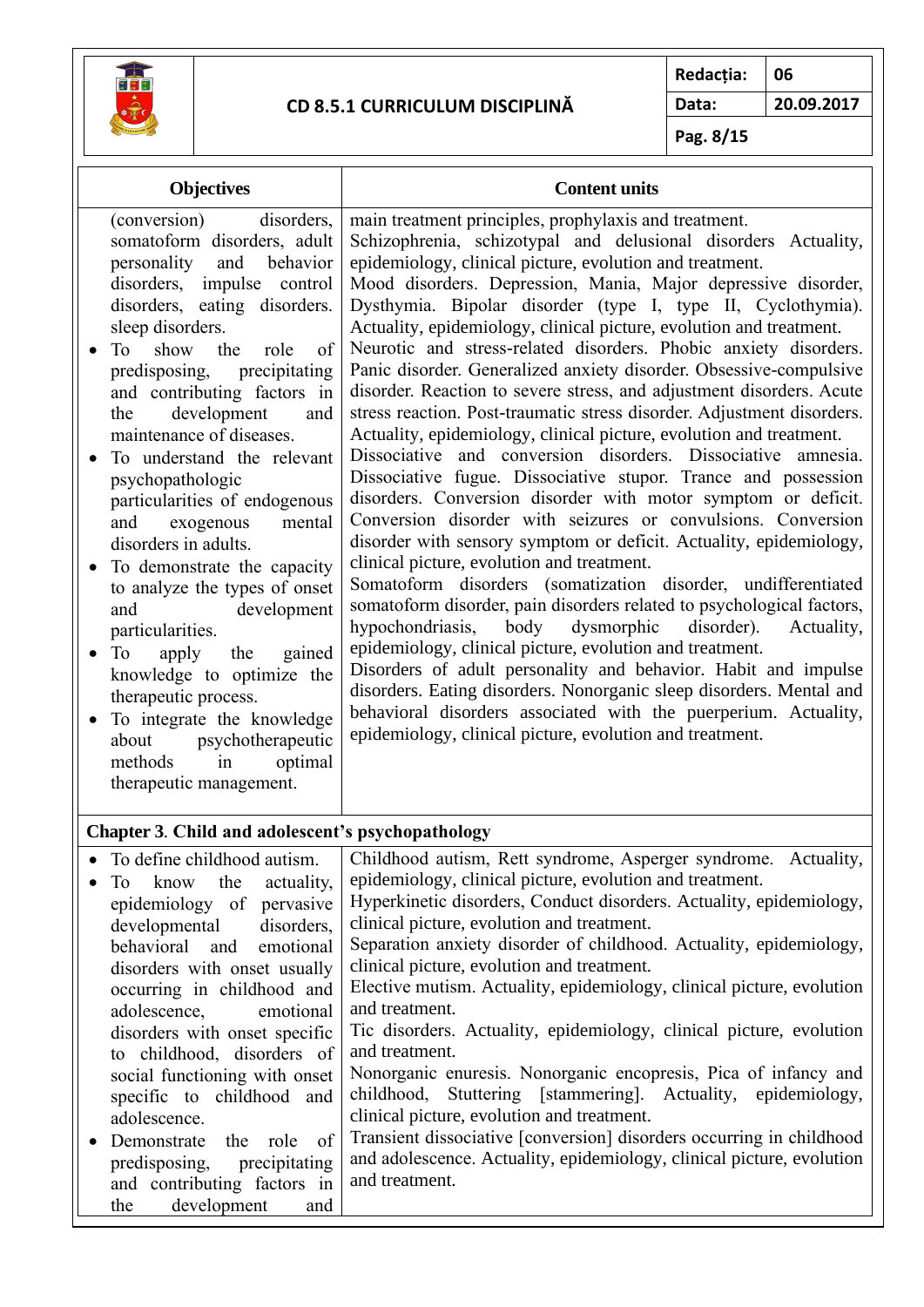

### **CD 8.5.1 CURRICULUM DISCIPLINĂ**

**Redacția: 06 Data: 20.09.2017**

| <b>Objectives</b>                                                                                                                                                                                                                                                                                                                                                                                 | <b>Content units</b> |
|---------------------------------------------------------------------------------------------------------------------------------------------------------------------------------------------------------------------------------------------------------------------------------------------------------------------------------------------------------------------------------------------------|----------------------|
| maintenance of early onset<br>diseases in childhood and<br>adolescence.<br>• To show the capability to<br>analyze<br>the<br>psychopathological structure,<br>specific to children and<br>adolescents.<br>• To apply the gained<br>knowledge to optimize the<br>therapeutic process.<br>• To integrate the knowledge<br>about psychotherapeutic<br>technics and apply them in<br>medical practice. |                      |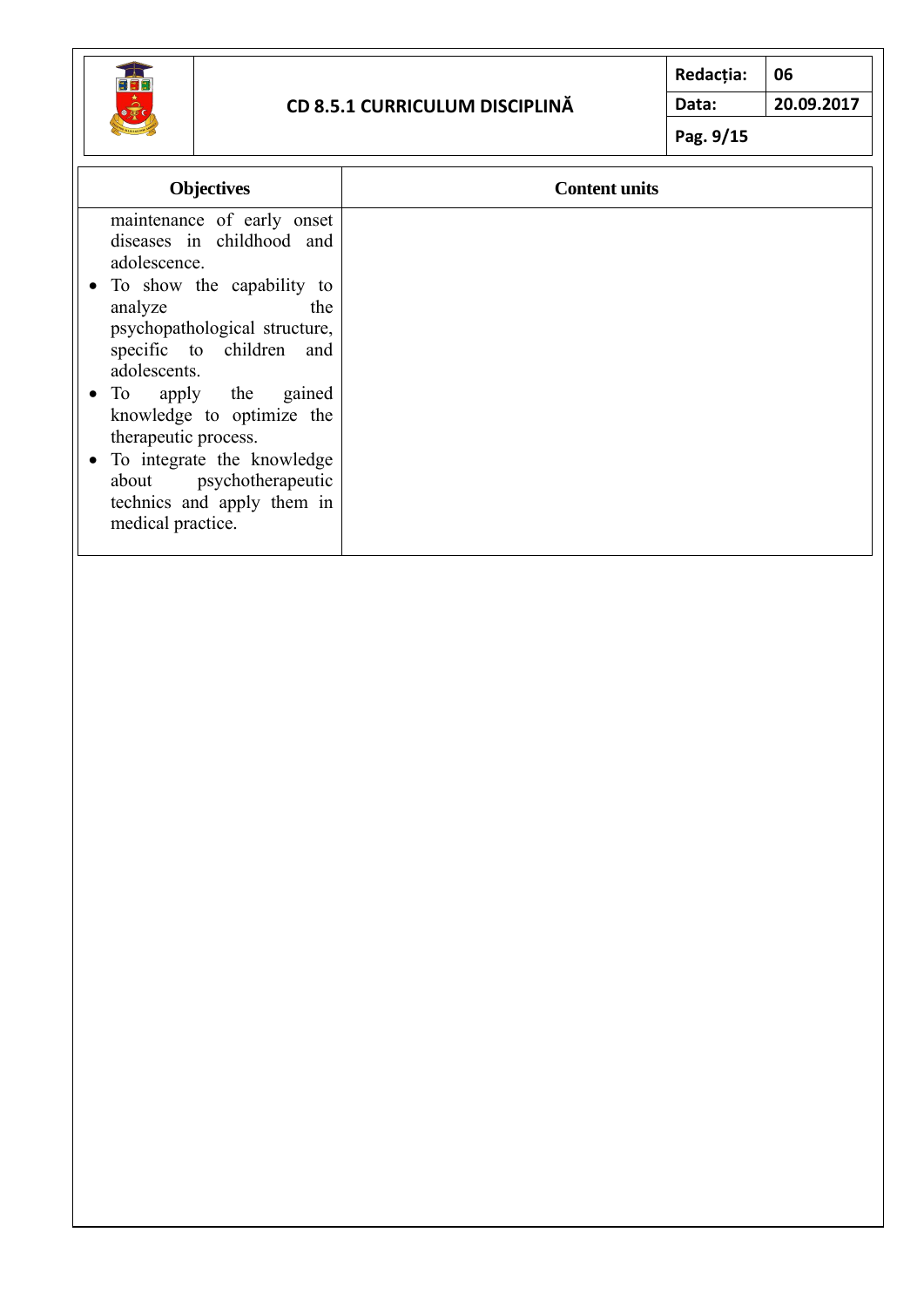

**Pag. 10/15**

### **VI. PROFESSIONAL SKILLS (SPECIFIC (SS) AND TRANSVERSAL (TS)) AND FINAL STUDY ABILITIES**

# ✓ **PROFESSIONAL SKILLS:**

- SS1. Strong knowledge of particularities of structure, evolution and functioning of human organism in different type of physiological and pathological conditions
- SS2. Executing different practical manipulations and procedures for realizing specific to specialty professional activities relying on fundamental scientific knowledge
- SS3. Creating the rehabilitation and prevention plan in different situations and selecting the adequate procedures for it, including performing the emergency medical assistance
- SS4. Use of medical technics, instrumental and laboratory investigations, of digital technologies for solving specific medical tasks in different emergency conditions.
- SS5. Planning coordination and performing activities to promote health and prophylaxis for enhancing health at community and individual levels.
- SS6. Evaluating and assuring the quality of medical services in relation to manipulations, processes, and associated treatments.

### ✓ **TRANSVERSAL SKILLS:**

- TS1. Responsible execution of professional duties with the values and standards of professional ethics and the legislation in force. Promoting logical reasoning, practical applicability, evaluation and self-assessment in decision-making;
- TS2. Performing activities and exercising the roles specific to team work in various medical institutions. Promoting the spirit of initiative, dialogue, cooperation, positive attitude and respect for others, empathy, altruism and continuous improvement of their own activities;
- TS3. Objective self-evaluation of the need for continuous professional training in order to provide quality services and adapt to the dynamics of health policy requirements and for personal and professional development. Effective use of language skills, knowledge in information technologies, research and communication skills.

# ✓ **FINAL STUDY ABILITIES**

- To know the organizational particularities of psychiatry;
- To understand the principles of classification of mental and behavior disorders;
- To know basic psychological processes and their disorders;
- To be competent to deduce possible causes of psychiatric illnesses;
- To know the main psychopathological peculiarities of mental disorders in adult, child and adolescent;
- To know the types of onset, the evolutionary particularities of the patients with mental disorders and behavior;
- Be able to apply the knowledge acquired to optimize the therapeutic process;
- To be able to inform the patient about the rational use of the drug, possible side effects, prophylaxis and treatment;
- To be able to assess the place and role of medical psychology and psychiatry in the clinical training of the student;
- To be competent to use the knowledge and methodology of medical psychology and psychiatry in the ability to explain the nature of some pathological processes;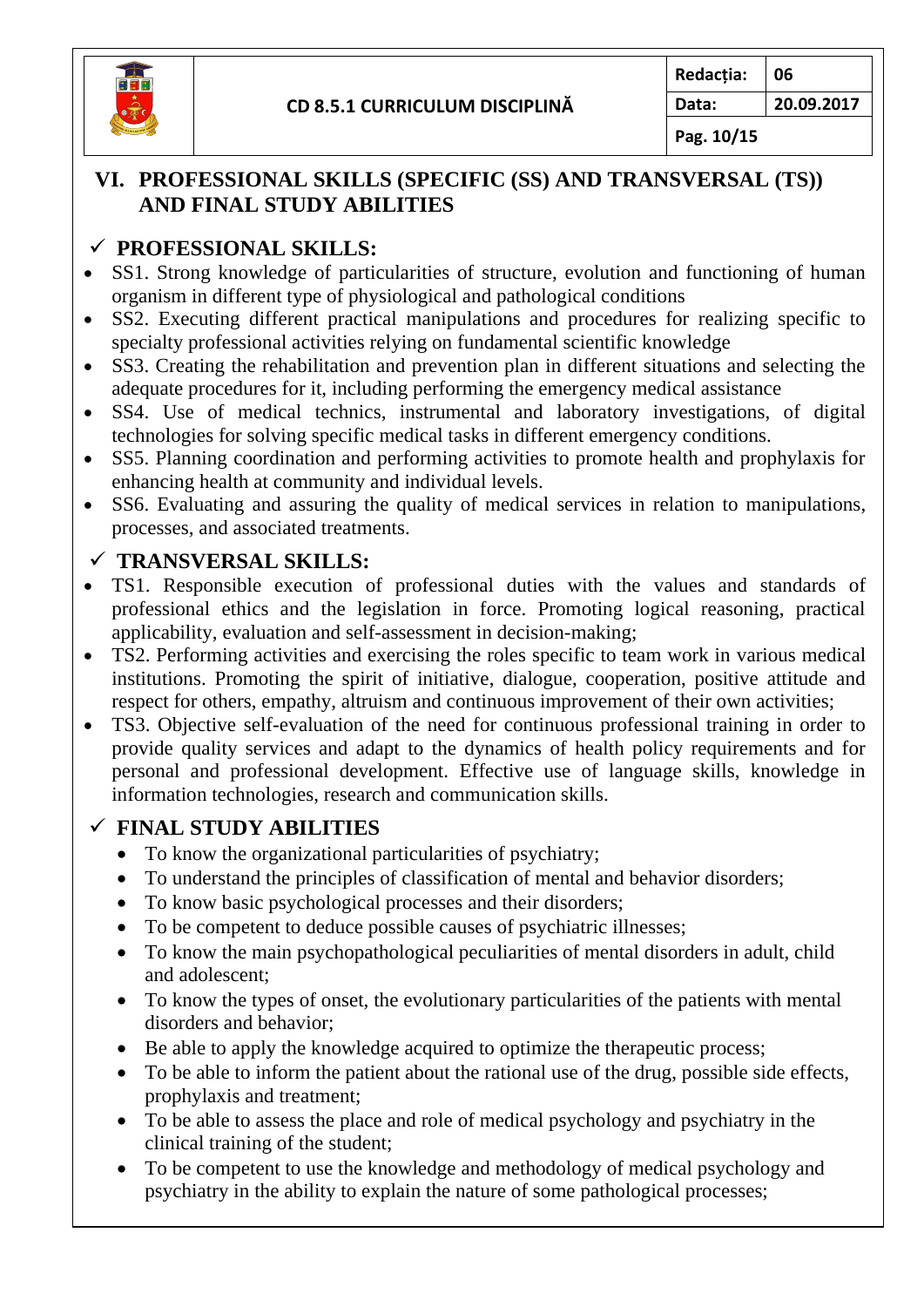

- To be able to implement the knowledge gained in the research activity;
- To be competent to use critically and confidently the scientific information obtained using the new information and communication technologies.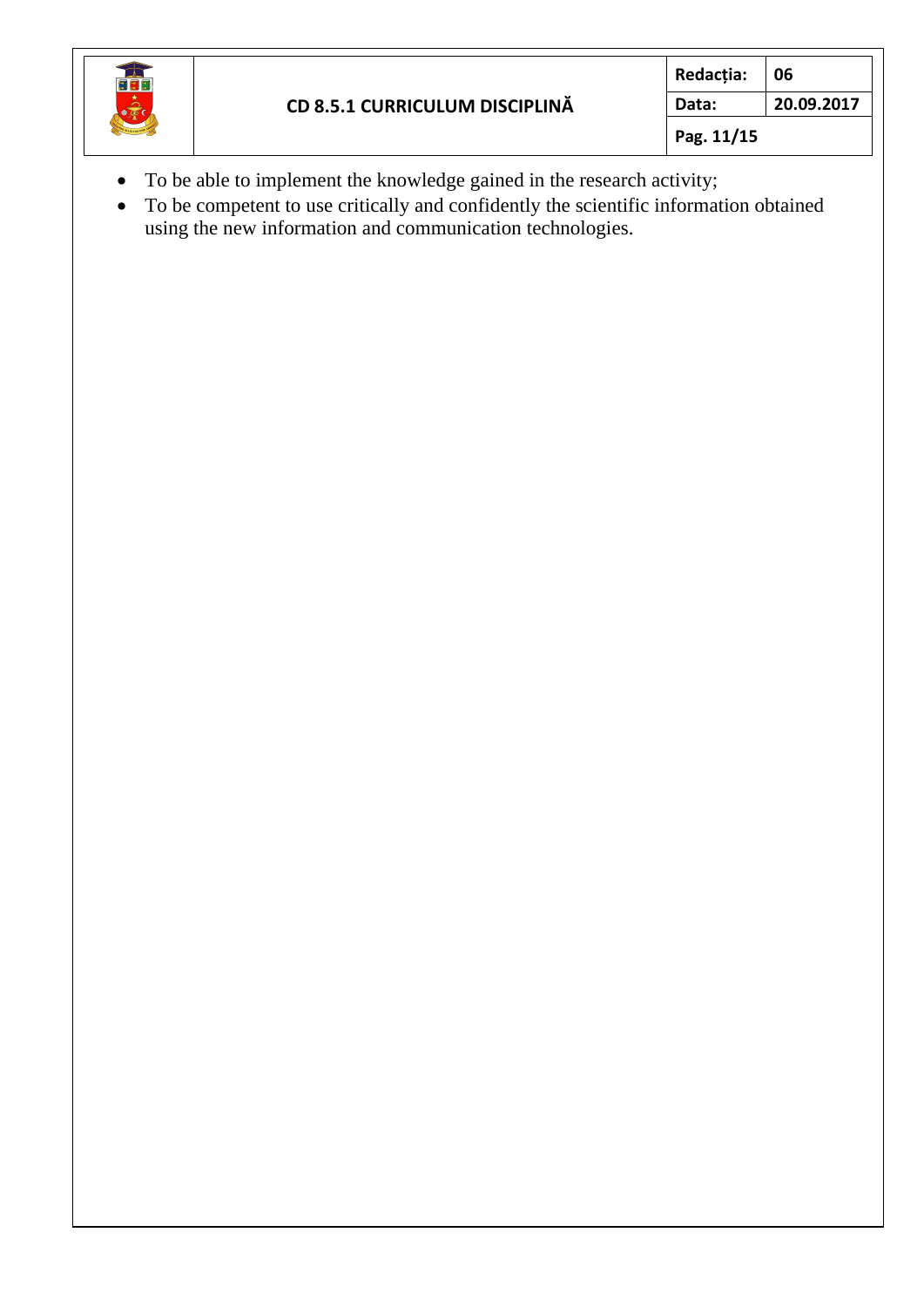

**Pag. 12/15**

# **VII. STUDENT'S INDIVIDUAL ACTIVITY**

| No. | The expected<br>product                                           | <b>Implementation Strategies</b>                                                                                                                                                                                                                                                                                                                                                                                                                                                                          | <b>Evaluation criterias</b>                                                                                                                                                                                                                                                                                                                           | <b>Deadline</b>      |  |
|-----|-------------------------------------------------------------------|-----------------------------------------------------------------------------------------------------------------------------------------------------------------------------------------------------------------------------------------------------------------------------------------------------------------------------------------------------------------------------------------------------------------------------------------------------------------------------------------------------------|-------------------------------------------------------------------------------------------------------------------------------------------------------------------------------------------------------------------------------------------------------------------------------------------------------------------------------------------------------|----------------------|--|
| 1.  | Working the<br>information<br>sources                             | Read the lecture or the material in the<br>manual to the topic carefully.<br>Read questions on the subject, which<br>require a reflection on the subject.<br>To get acquainted with the list of<br>additional information sources on the<br>topic.<br>Select the source of additional<br>information for that topic.<br>Reading the text entirely, carefully and<br>write down the essential content.<br>State the generalizations and<br>conclusions regarding the importance<br>of the topic / subject. | The capacity to extract the<br>essential, interpreting skills,<br>workload                                                                                                                                                                                                                                                                            | During the<br>course |  |
| 2.  | Analysis of<br>study case                                         | Until solving the study case to analyze<br>the information from the respective<br>subject in the lecture and manual.<br>Solving consecutive tasks.<br>Formulation of presumptive diagnosis.<br>Selection of additional information,<br>using electronic addresses and<br>additional bibliography.                                                                                                                                                                                                         | Workload, solving study<br>cases, the ability to formulate<br>conclusions                                                                                                                                                                                                                                                                             | During the<br>course |  |
| 3.  | Analysis of<br>clinical case                                      | Description of the clinical case.<br>Solving problems in clinical case<br>analysis.<br>The prognostic of the investigated case.<br>Deduction of the expected outcome of<br>the case.                                                                                                                                                                                                                                                                                                                      | Workload, the level of insight<br>into different subjects, the<br>level of scientific<br>argumentation, the quality of<br>the conclusions, the<br>demonstration of<br>understanding the problem,<br>the formation of the personal<br>attitude                                                                                                         | During the<br>course |  |
| 4.  | Work with the<br>online material                                  | Online self-evaluation, study of online<br>materials on the departments site,<br>expressing your own opinions through<br>forum and chat                                                                                                                                                                                                                                                                                                                                                                   | Number and duration of site<br>entries, self-evaluation results                                                                                                                                                                                                                                                                                       | During the<br>course |  |
| 5.  | Preparation and<br>submission of<br>presentations /<br>portfolios | Selection of the research topic,<br>establishment of the research plan,<br>establishment the deadlines.<br>Establishing PowerPoint project / topic<br>components - topic, aim, results,<br>conclusions, practical applications,<br>bibliography. Peer reviews.<br>Teacher reviews.                                                                                                                                                                                                                        | The workload, the degree of<br>insight of the project topic,<br>the level of scientific<br>argumentation, the quality of<br>the conclusions, the elements<br>of creativity, the formation of<br>the personal attitude, the<br>coherence of the discourse<br>and the scientific correctness,<br>the graphical presentation,<br>the way of presentation | During the<br>course |  |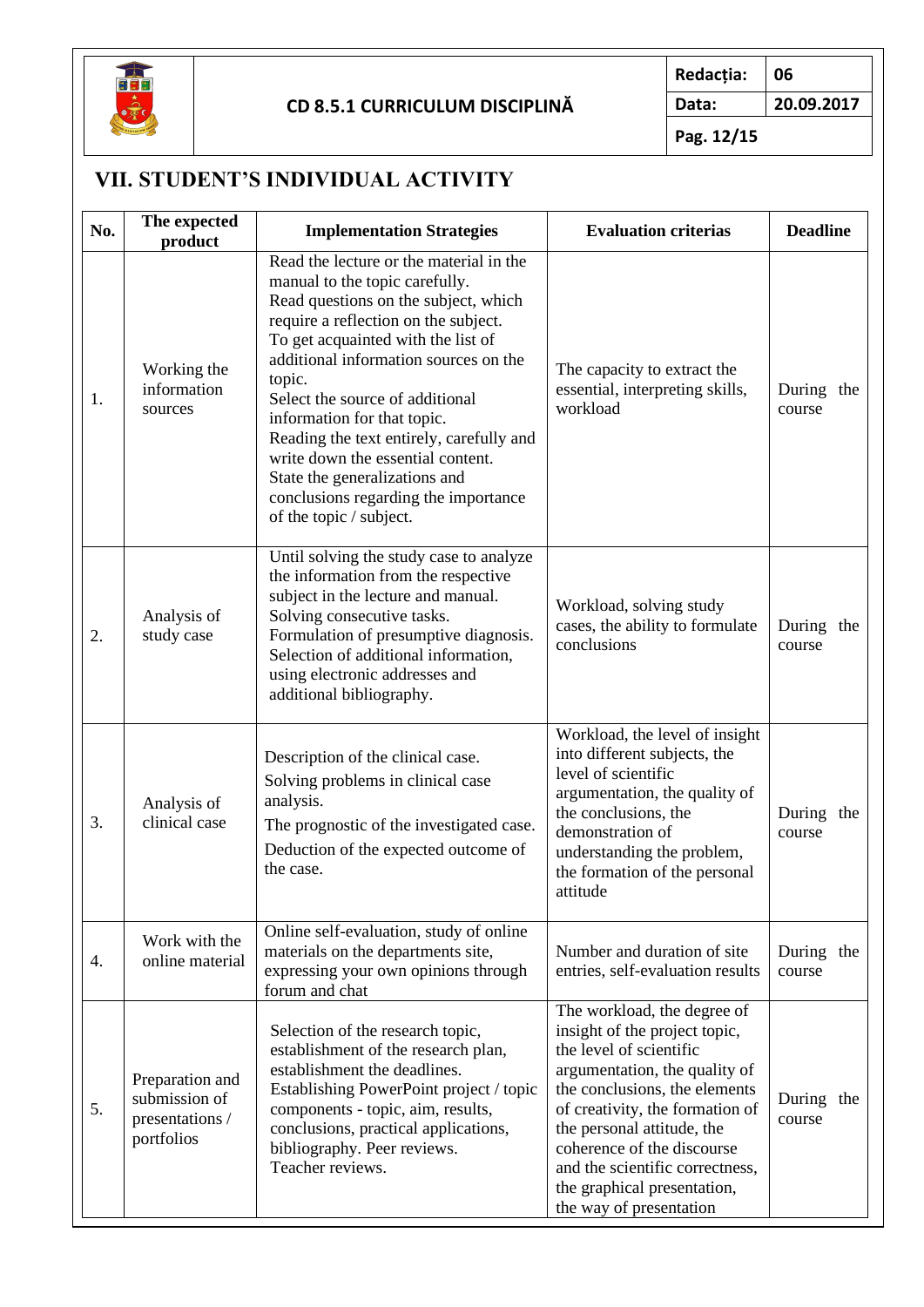

**Pag. 13/15**

### **VIII. METHODOLOGICAL SUGGESTIONS FOR TEACHING-LEARNING-EVALUATION**

### • *The methods of teaching used*

In the teaching of psychiatry different teaching methods and procedures are used, oriented towards the efficient acquisition and achievement of the objectives of the didactic process. In the theoretical lessons, along with traditional methods (lesson-exposure, lesson-conversation, synthesis lesson), modern methods (lesson-debate, lecture-conference, problem-lesson) are also used. In the practical lessons are used individual, frontal and group work. In order to acquire deeper material, different semiotic systems (scientific language, graphical and computerized language) and teaching materials (tables, charts, transparent sheets) are used. Inside lessons and extracurricular activities are used Communication Technologies - PowerPoint presentations.

### • *Learning methods used:*

- **Observation**  Identifying elements characteristic to structures, description of these elements or phenomena.
- **Analysis** Imaginary decomposition of the whole into component parts. Highlighting the essential elements. Studying each element as part of the whole.
- **Chart/ figure analysis** Selection of necessary information. Recognition based on knowledge and information selected structures indicated in the chart, drawing. Analysis of the functions / role of recognized structures.
- **Comparison** Analyzing the first object / process in a group and determining its essential traits. Analysis of the second object / process and the determination of its essential features. Comparing the objects / processes and highlighting common features. Comparing the objects / processes and determining differences. Establishment criteria for differentiation. Formulation of conclusions.
- **Classification** Identification of the structures / processes to be classified. Determining the criteria on which classification is to be made. Distribution of structures / processes by groups according to established criteria.
- **Elaboration of charts**  Selection of elements, which must appear in the chart. Drawing the elements selected by different symbols / colors and indicating their relationships. Formulating an appropriate title and legend of the symbols used.
- **Modeling** Identification and selection of the elements needed to model the phenomenon. Imagining (graphical, schematic) of the phenomenon studied. Realizing the phenomenon using the developed model. Formulation of conclusions, deduced from arguments or findings.
- **Experiment** Formulating a hypothesis, starting from known facts, about the process / phenomenon studied. Verifying the hypothesis by performing the processes / phenomena studied under laboratory conditions. Formulation of conclusions, deduced from arguments or findings.

# • *Applied teaching strategies/technologies*

"Brainstorming", "Multi-voting"; "Round table"; "Group interview"; "Study case"; "Creative controversy"; "Focus-group technic", "Portfolio".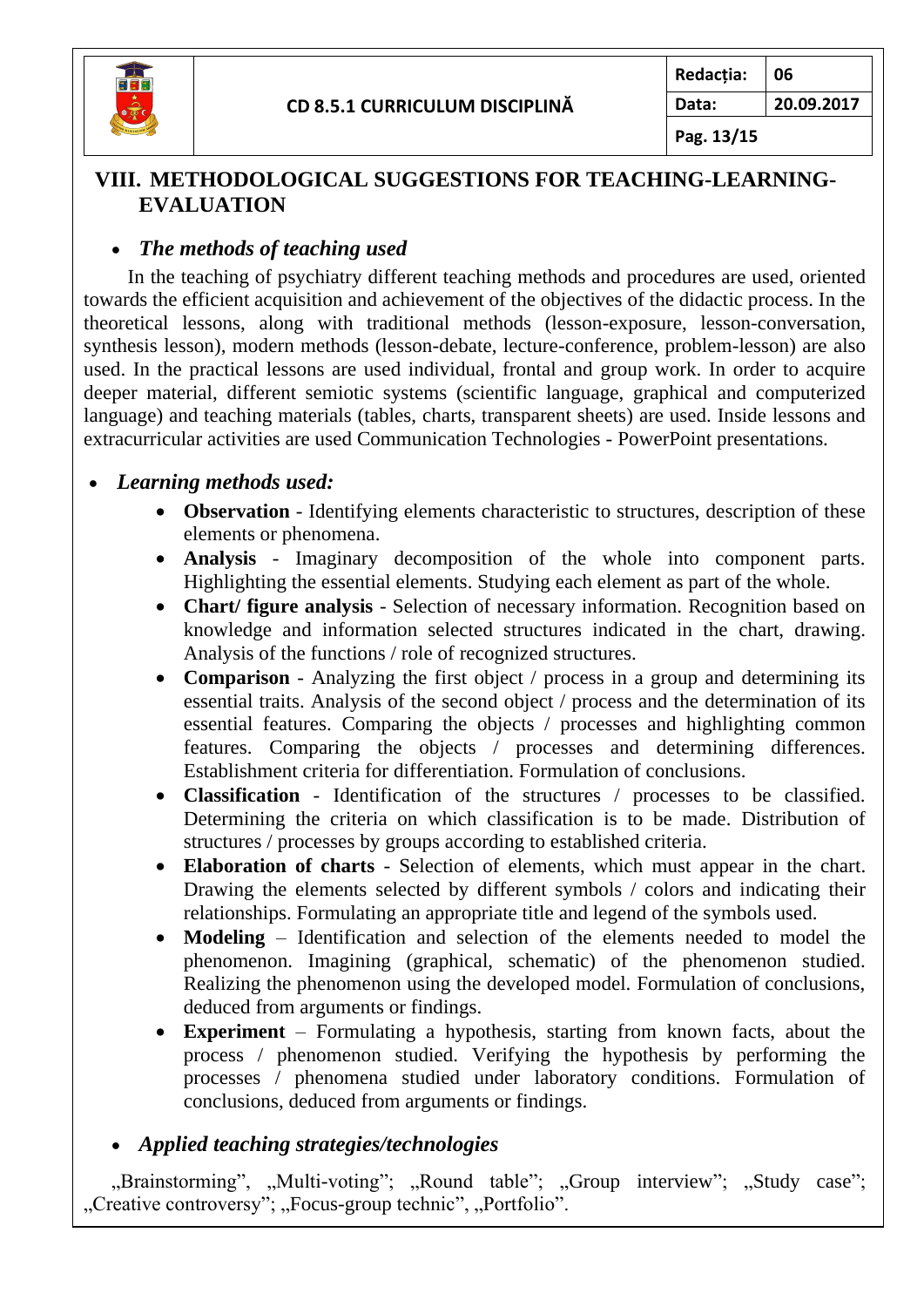

## • *Evaluation methods (inclusively indicating the calculation method of the final mark)*

- ✓ **Current***:* frontal and/or individual control by:
	- (a) solving study cases,
	- (b) analysis of clinical cases
	- $\bullet$  (c) quizzes
	- (d) reports
	- ✓ **Final:** oral colloquium

#### **Methods of mark rounding at the evaluation levels**

| Intermediate grading scale (annual average, | National grading        | <b>ECTS</b> |  |
|---------------------------------------------|-------------------------|-------------|--|
| grades from steps of exam)                  | system                  | Equivalent  |  |
| $1,00-3,00$                                 | $\boldsymbol{2}$        | F           |  |
| 3,01-4,99                                   | $\overline{\mathbf{4}}$ | <b>FX</b>   |  |
| 5,00                                        | 5                       |             |  |
| 5,01-5,50                                   | 5,5                     | E           |  |
| $5,51-6,0$                                  | 6                       |             |  |
| $6,01-6,50$                                 | 6,5                     | D           |  |
| 6,51-7,00                                   | $\overline{7}$          |             |  |
| 7,01-7,50                                   | 7,5                     | $\mathbf C$ |  |
| 7,51-8,00                                   | 8                       |             |  |
| 8,01-8,50                                   | 8,5                     | B           |  |
| 8,51-8,00                                   | 9                       |             |  |
| 9,01-9,50                                   | 9,5                     | $\mathbf A$ |  |
| $9,51-10,0$                                 | 10                      |             |  |
|                                             |                         |             |  |

The annual average mark and the marks from all the steps of the final exam (computer assisted, test, oral answer) – all will be expressed in numbers according to the grading scale (according to the table), and the final obtained mark will be expressed in numbers with two decimal places which will be wrote in the carnet.

*Absence on examination without good reason is recorded as "absent" and is equivalent to 0 (zero). The student has the right to re-take the exam twice.*